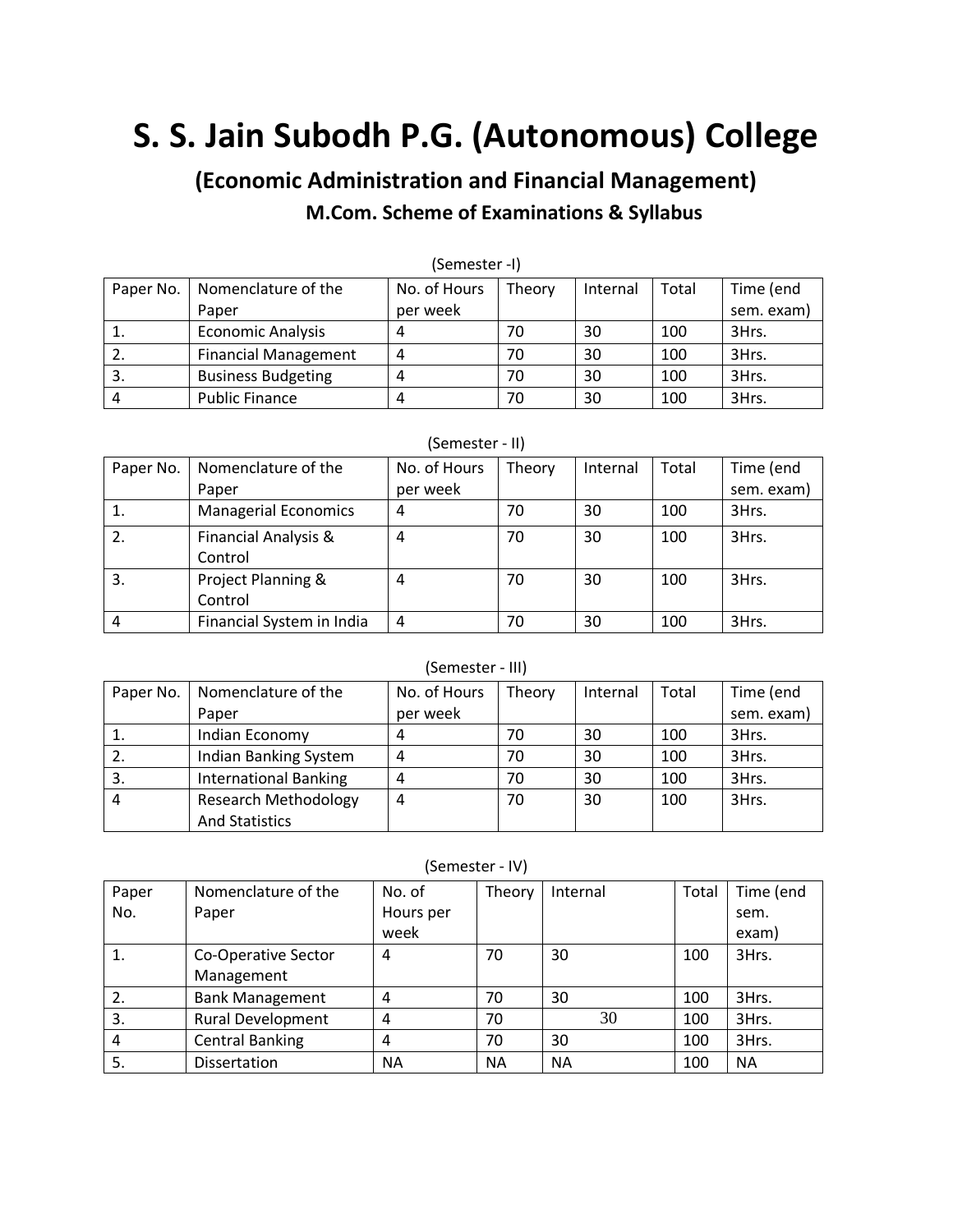## **Examination Question Paper Pattern for all semester Exams**

## **Attempt all questions**

5 Questions ( 1 question from each unit with internal choice) 5 \* 14 Marks - 70

| Total of End Sem. Exam | - 70  |
|------------------------|-------|
| Internal Assessment    | - 30  |
| Maximum Marks          | - 100 |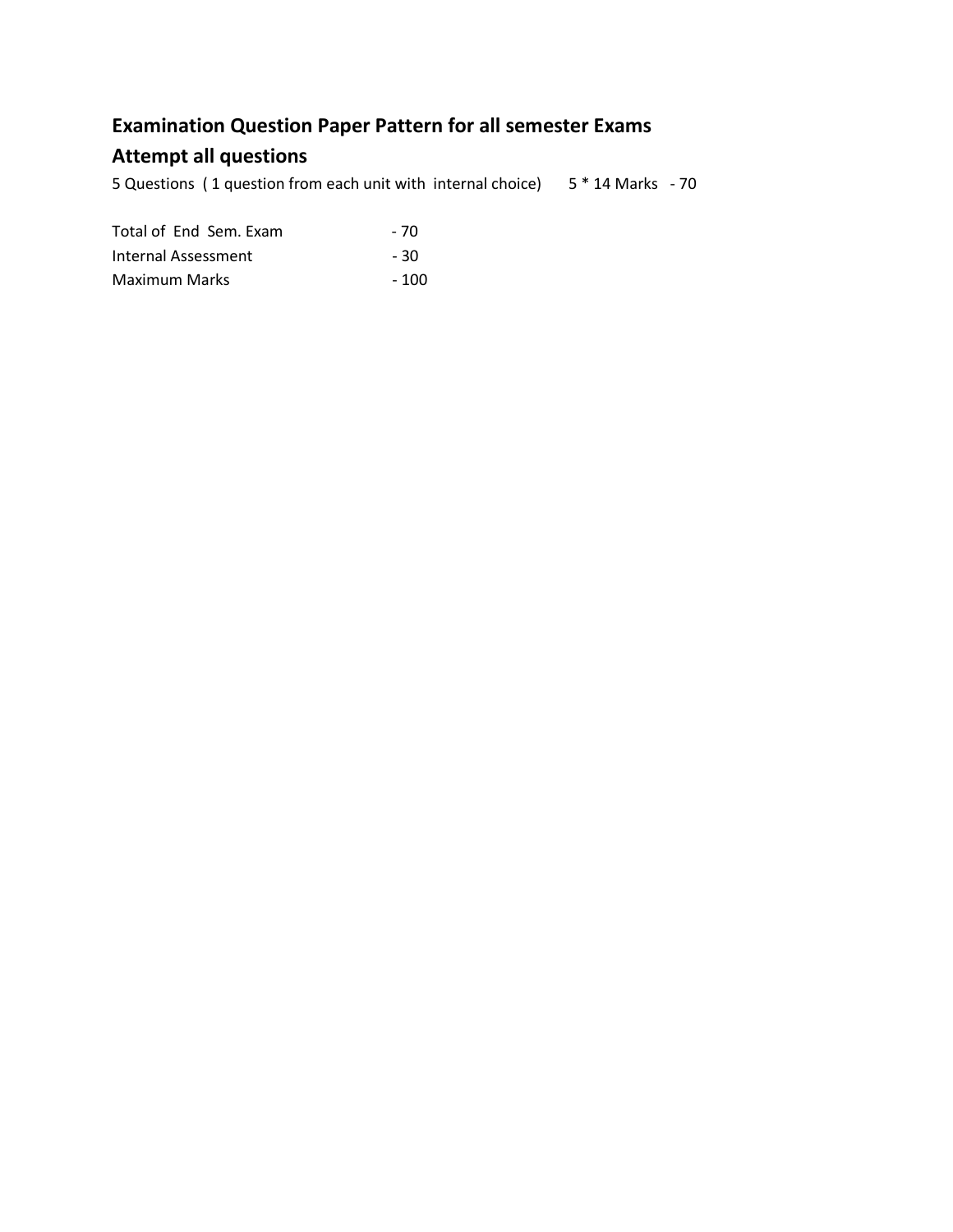## **S.S. JAIN SUBODH P.G. (AUTONOMUS)COLLEGE, JAIPUR**

## **MASTER OF COMMERCE Subject - Economic administration and financial management Semester-I MEAFM :101 - Economic Analysis**

#### **UNIT-I**

Meaning of Economics Analysis, Economic Problem & functions of Economic System.

Firm and its objectives, Theories of the firm, Managerial theories: behavioral approaches, growth theories, Satisfying theory etc. Relevance of profit maximization in the modern context.

Consumer Behavior, Indifference curve analysis. Slutsky's analysis of demand. Revealed preference theory of attributes, Snob appeal, Band Wagon Effect and the demand function. Demand for durable goods.

#### **UNIT-II**

Cost function: Classification of costs, short run and long run cost functions, Economies and diseconomies of scale, economies of scope, Estimation of cost function, Problem of estimating cost and production functions, Duality between production and cost function Efficiency and the firm.

Price and output relationship under different market structures: Perfect Competition, Monopoly, Discriminating Monopoly, Monopolistic competition, oligopoly, Social cost of Monopoly, regulatory aspects of monopoly.

#### **UNIT-III**

Pricing practices: Economics of advertisement costs. Barrier to entry, Basic pricing, Transfer Pricing, Dumping and other practices, Pricing and wages, Minimum wage and price structure.

Factor pricing: Elements of factor pricing, Wages, Demand and supply of factors of production.

Technological change and the global market economy: Impact of technology and

Technological environmental forecasting.

- 1. M.L. Seth : Principles of Economics
- 2. H.L. Ahuja : Modern Economics
- 3. D.N. Dwivedi : Principles of Economics
- 4. H.S. Agarwal : Economics Analysis
- 5. Sloman : Economics
- $6.$  अग्रवाल, गोपाल सिंह $\therefore$  आर्थिकविश्लेषण
- 7. एम. एल. सेठ : अर्थशास्त्र के सिद्धान्त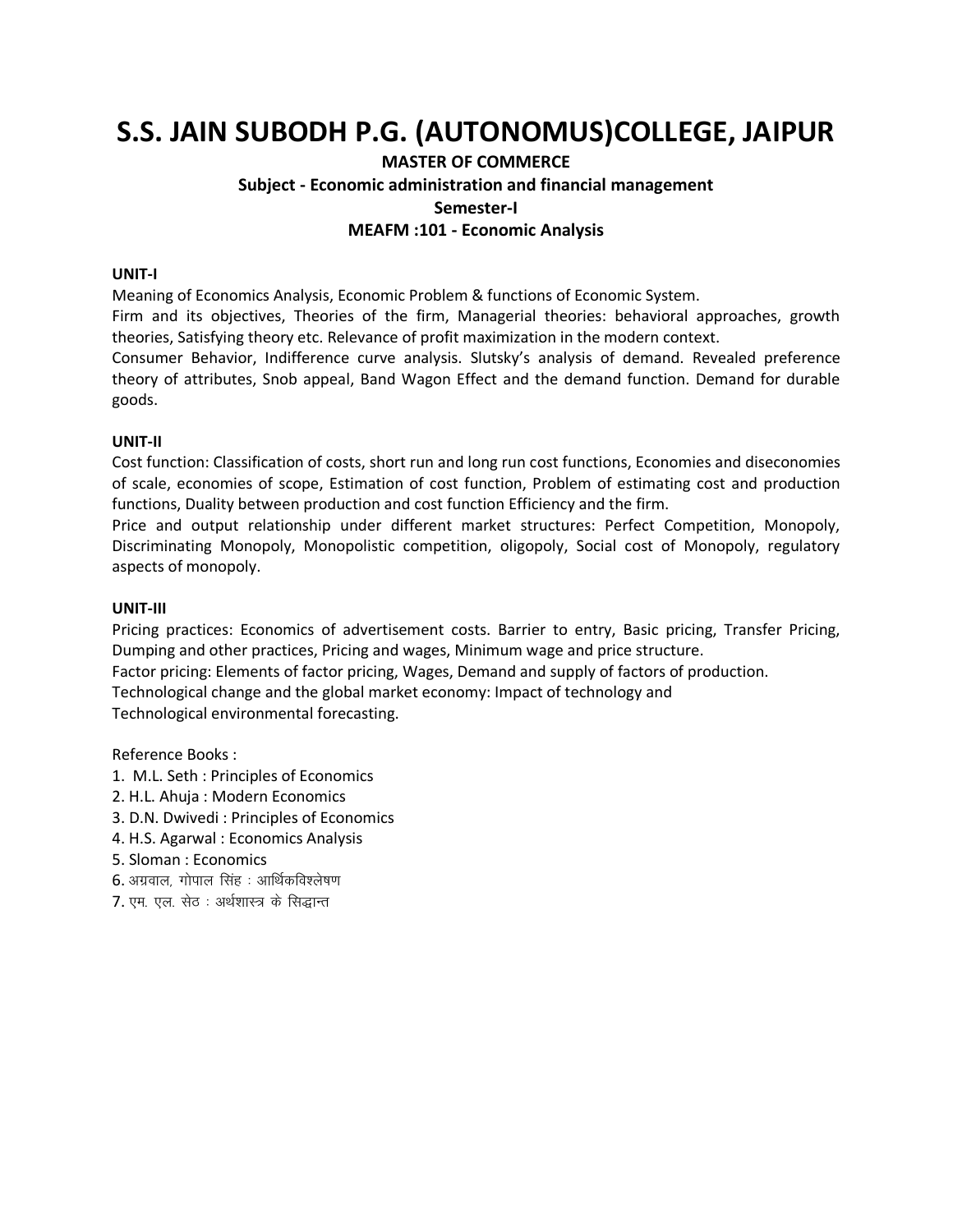## **MASTER OF COMMERCE Subject - Economic administration and financial management Semester-I MEAFM : 102 - FINANCIAL MANAGEMENT**

#### **UNIT-I**

Financial Management: Meaning, Scope, Importance, Responsibility of Financial manager. Analysis and Interpretation of Financial Statements. Ratio Analysis: Liquidity, Profitability, Leverage and Activity Ratios.

#### **UNIT-II**

Fund Flow Analysis: Change in Working Capital, Fund from operation, Fund Flow Statement. Cost-Volume Profit Analysis: Break even Analysis, Margin of Safety. Capitalization: Capital Structure, Trading on Equity.

#### **UNIT-III**

Management of Working Capital: Determinates, Sources and Analysis of Working Capital, Estimating of Working Capital Requirements.

Financial and operating Leverage.

- 1. Ravi M Kishore : Financial Management
- 2. Khan, Jain : Financial Management
- 3. Kapil : Financial Management
- 4. S.N. Maheshwari : Financial Management
- 5. P.C. Tulsian : Financial Management
- 6. Kapil : Fundamentals of Financial Management
- 7. R.P. Rustagi : Financial Analysis & Financial Management
- $8.$  अग्रवाल एवंअग्रवाल : वित्तीय प्रबंध
- $9.$  एम. आर. अग्रवाल : वित्तीय प्रबंध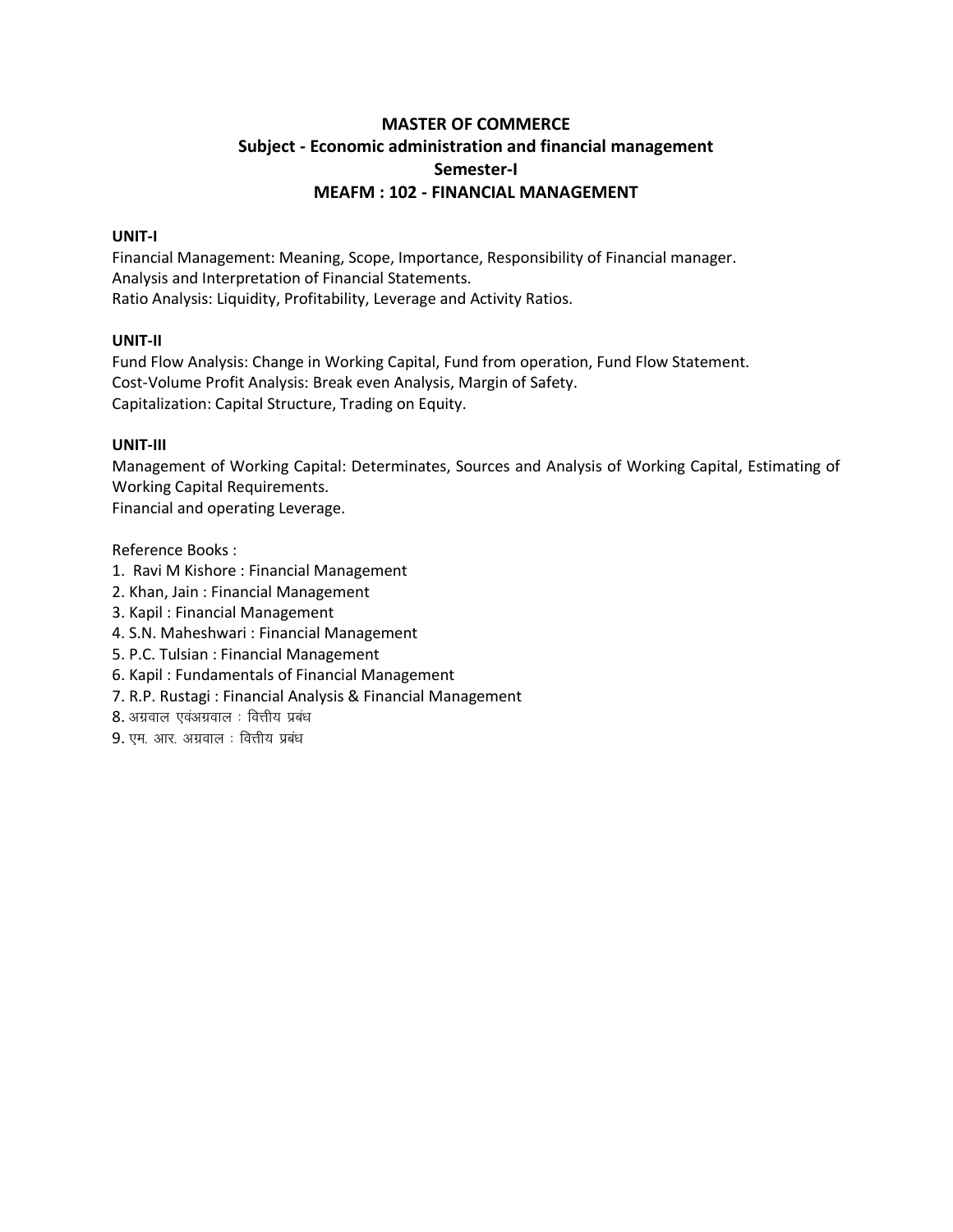## **MASTER OF COMMERCE Subject - Economic administration and financial management Semester-I MEAFM : 103 - BUSINESS BUDGETING**

#### **UNIT-I**

Business Budgets and Budgeting: meaning, nature, objectives, advantages and limitations of budgets and budgeting, budget terminology, preparation of budget, budget co-ordination, essentials of an effective budgeting.

Business Budgets: Surplus budgets, Deficit Budgets and its limitations in Public/Private sector Institutions.

Types of Budgets: fixed and flexible budget, functional budgets: master budget sales budget, production budget, cost of production budget- direct material budget, direct labour budget and overhead budget. Budget as an instrument of corporate planning; Framing of Government and Business Budget.

#### **UNIT-II**

Business forecasting: meaning, theories, importance and limitations of business forecasting. Techniques and tools of business forecasting.Essentials of business forecasting.

Performance Budgeting: The concept, Evolution and its applicability to Government

and business with special reference to India. Steps in the preparation of Performance

Budgets, limitations of performance budgeting in India.

Budgeting control. Budgetary control: meaning, characteristics, objectives and benefits of budgetary control.

Budgetary Control v/s standard costing. Sales variance, material variance, labour variance.

#### **UNIT-III**

Cash budgeting: meaning, importance, and forms of cash budget, preparation of cash budget.

Zero Base Budgeting.

Reporting to management and Information System: Financial Forecasting and Investment Decisions, External reporting of security markets. Government (Planners/Policy-Matters) and other agencies, Preparation of various performance, reports for presentation to various levels of management, Timeliness, Reliability and Relevance of such reports and their Practical applications.

- 1. M.R. Agarwal : Business Budgeting
- 2. Agarwal, Vijay &Surolia : Business Budgeting
- $3.$  एम. आर. अग्रवाल : व्यावसायिक बजटन
- $4.$  अग्रवाल, विजय एवंसूरोलिया: व्यावसायिक बजटन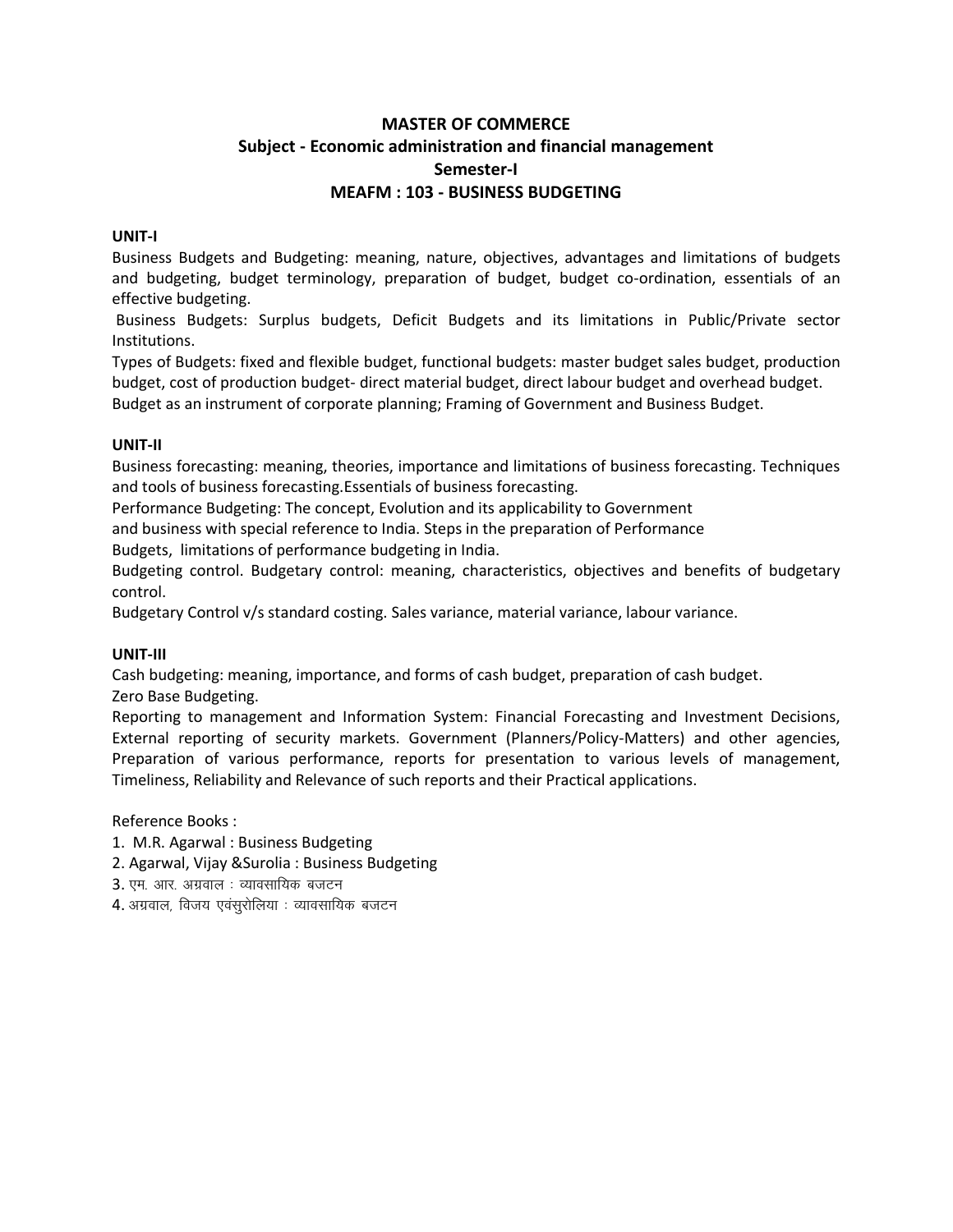## **MASTER OF COMMERCE** Subject - Economic administration and financial management Semester-I **MEAFM: 104 - Public Finance**

#### UNIT-I

Nature and scope of Public Finance. The expanding public budgets. Role of Public

Finance in augmenting allocative efficiency distributive justice and economic stability in the economy.

The theory of functional and fiscal policy of developing economics. Resources

Mobilization.

The theory of Public Expenditure, Functional and economic classification of public

expenditure, Effects of Public Expenditure on production and distribution, Major trends in public expenditure in India.

#### UNIT-II

Public Revenue, Functional and economic classification of public revenue. The

Principles of taxation, Canons of Taxation, the incidence of taxation under monopoly and perfect competition, Effects of Taxation, Measurement of degree of progression of taxes. Overall progressiveness of the whole tax system.

#### UNIT-III

Theory of Federal Finance, Financial Relation between Central and State Government in India.Major criteria for transfer of funds. Adequacy of Revenue in relation to functions of State Government. Salient factures of Indian Tax system, Major taxes at Central, State and Local Levels, Main trends in the revenues of the Central and State Governments in India.

Salient features of State Finance in Rajasthan since 1956 growth and distribution of revenue and expenditure under major economic heads, Burden of debt to the center overdrafts.

- 1. H.L. Bhatia: Public Finance
- 2. R.L. Agarwal: Public Finance
- 3. R. N. Bhargava: Indian Public Finance
- 4. S. K. Singh: Public Finance in Theory & Practice
- 5. पन्त एवं जोशी : राजस्व
- $6.$  पी. एन गौतम: वित्त प्रशासन
- 7. टी.टी. सेठी: समष्टि अर्थशास्त्र एवं लोक-वित्त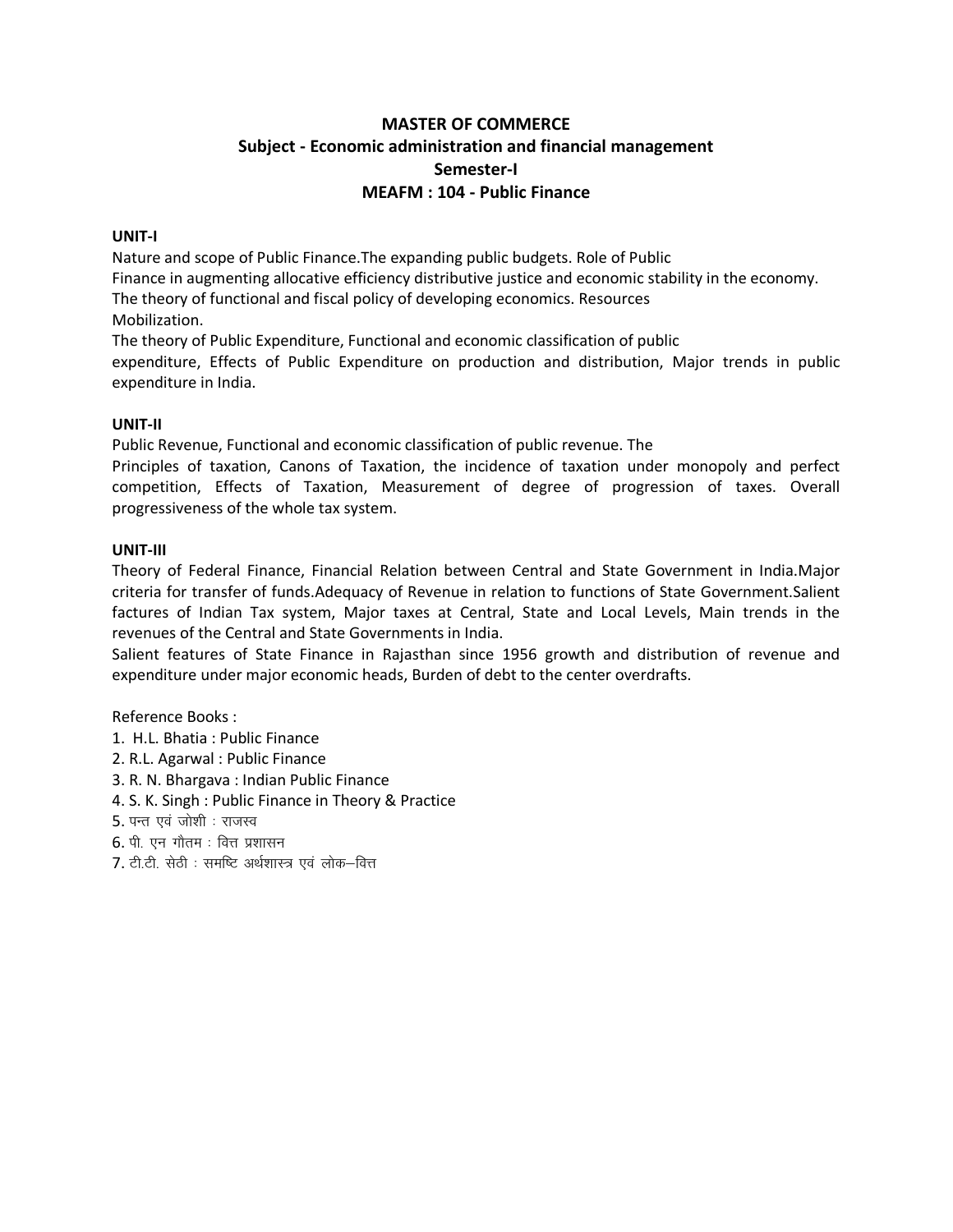## **MASTER OF COMMERCE Subject - Economic administration and financial management Semester-II MEAFM : 201 - Managerial Economics**

#### **UNIT-I**

Meaning, Nature and Scope of Managerial Economics, Role and responsibilities of managerial economist.

Fundamental Concepts of Managerial Economics.Theory of the Firm and the Role of Profit. Demand Forecasting: Need and importance. Steps in Demand Forecasting and Demand Forecasting Techniques for Established as well as New Products.

#### **UNIT-II**

The New Economy: Definition, characteristics and Rules of the Game.

Fiscal Policy Inflation.Concept, Components and Measurement of National income.Social Accounting, National Income and Economic welfare.

#### **UNIT-III**

Concept of Linear Programming and its applicability in economic analysis. Business cycles various theories of business cycles along with recent trends. Theory of Employment and income-classical and Keynesian Approaches.

Consumption and investment functions and their applicability in ease of developing Economics.

- 1. H.L. Ahuja : Managerial Economics
- 2. Agarwal : Managerial Economics
- 3. N.D. Mathur : Managerial Economics
- 4. Beg, Dash : Managerial Economics
- 5. D.N. Dwivedi : Micro Economics, Theory & Application
- 6. N.G. Mankiw : Principles of Economics
- 7. सिंह, शर्मा, चौधरी : प्रबन्धकीय अर्थशास्त्र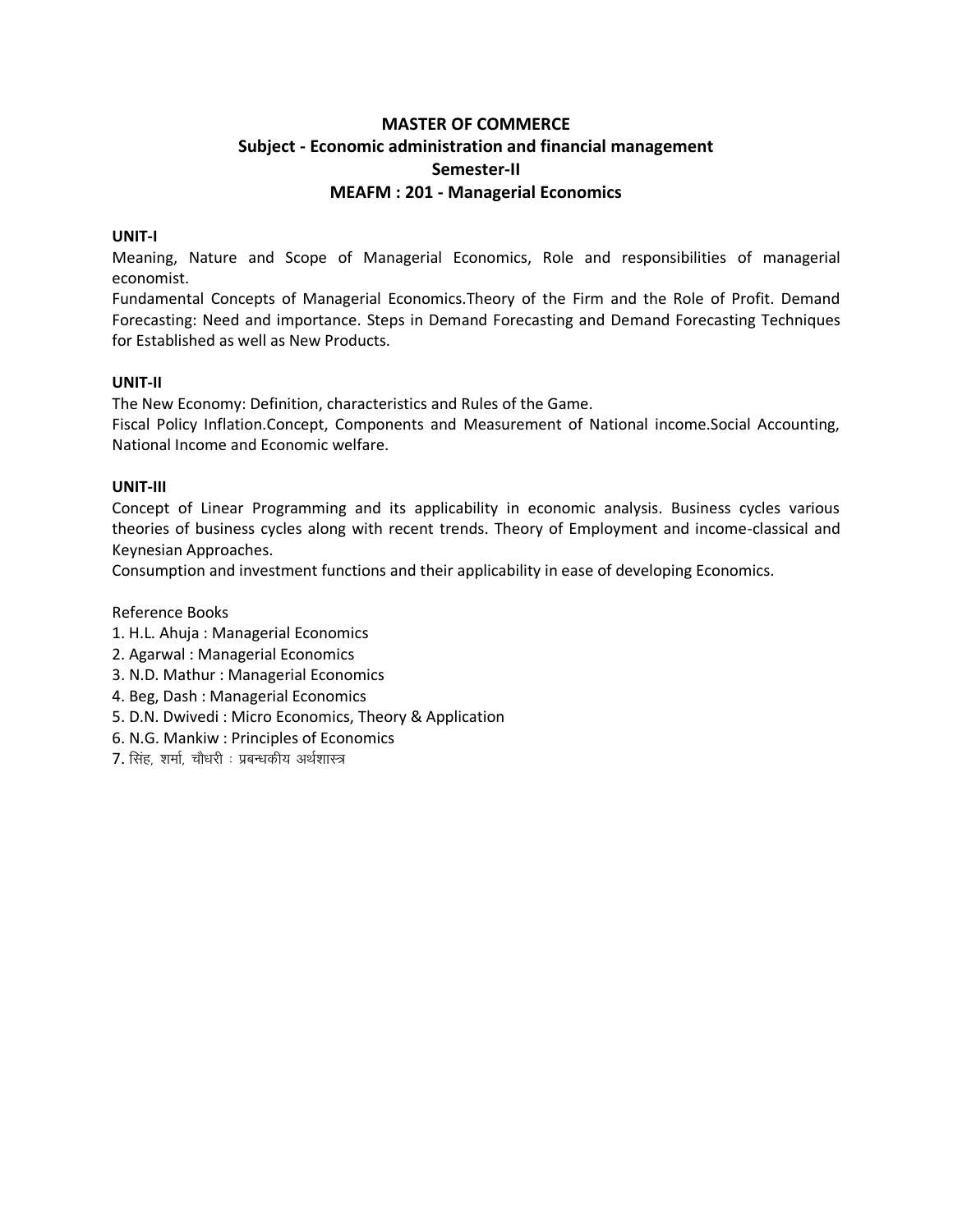## **MASTER OF COMMERCE Subject - Economic administration and financial management Semester-II MEAFM : 202 - Financial Analysis & Control**

#### **UNIT-I**

Financial Analysis: Meaning, Objectives, Importance and Limitations. Sources of Supply of Funds in India: Short Term, Medium Term and Long Term. Financial Planning and forecasting. Effects of New Financing on Shareholders income risk and control.

#### **UNIT-II**

Cash Flow Statement. Sources and uses of cash. Cost-Volume Profit Analysis: Break even Analysis, Margin of Safety. Management and Control of Investment in Inventories, Receivables and Cash. Management of Securities: Underwriting Arrangements, timing and pricing of issue, Right Issue.

#### **UNIT-III**

Cost of Capital and its Computation. Management of Income: Retained Earnings and dividends policies, bonus issue.

- 1. M.R. Agarwal : Financial Management
- 2. Ravi M. Kishore : Financial Management
- 3. Prasannchandra : Financial Management
- 4. R.P. Rustagi : Financial Management
- 5. Khan, Jain : Financial Management
- 6. I.M. Pandey : Financial Management
- $7.$  अग्रवाल, अग्रवाल: वित्तीय प्रबन्ध
- $8.$  एम.आर. अग्रवाल : वित्तीय प्रबन्ध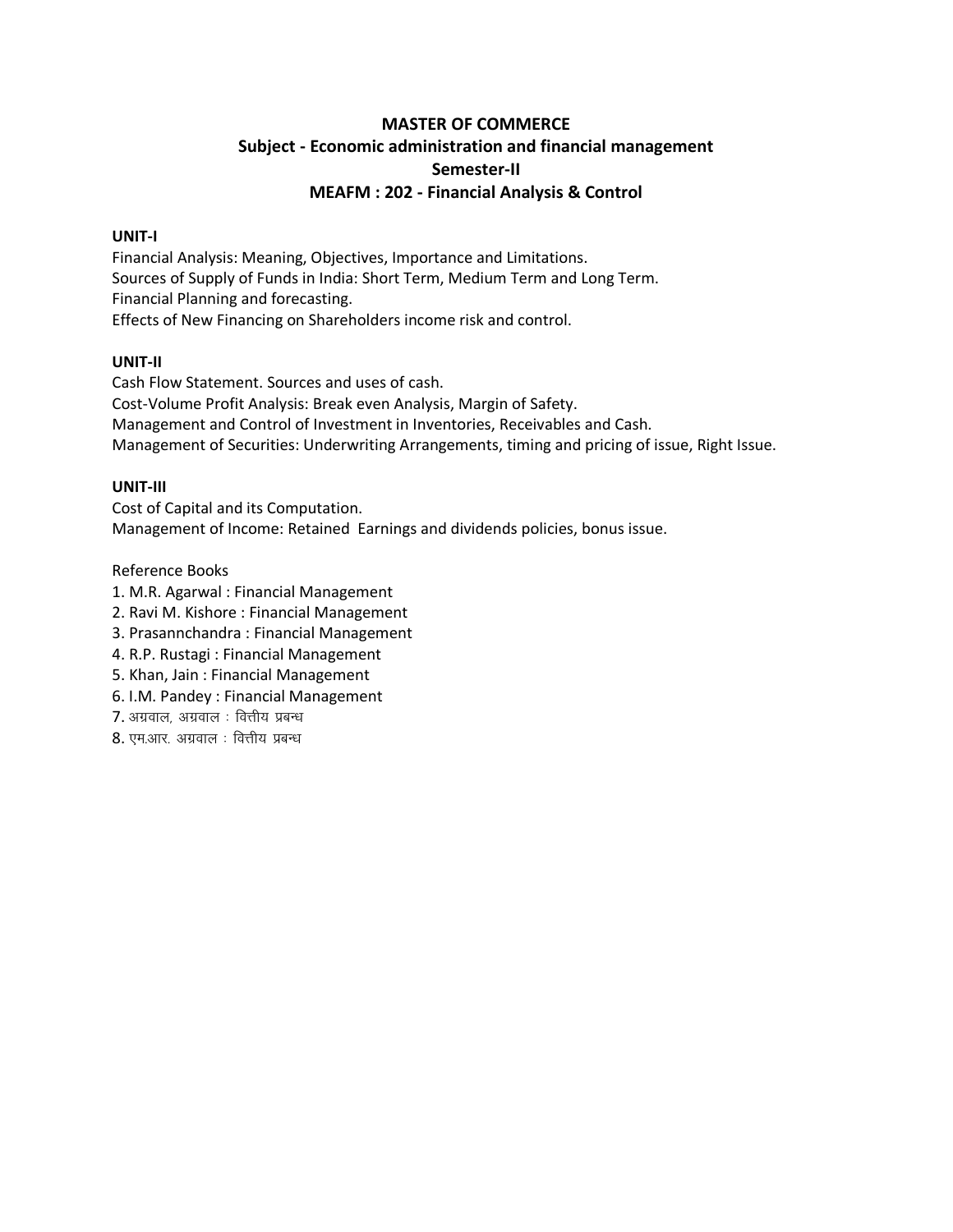## **MASTER OF COMMERCE Subject - Economic administration and financial management Semester-II MEAFM : 203- Project Planning & Control**.

#### **UNIT-I**

Project management: Definition, function, evolution of Project Management, traditional management v/s project management.

Defining Project its objectives, Identification, Project Classification.

Project planning- planning fundamentals, project master plan, Importance and techniques of project planning. Essentials of Good project planning. Project Life Cycle, project contracting.

#### **UNIT-II**

Production and production decisions: meaning of product, product decision areas: use of alternative production facilities, determination of the profitable level of production, utilization of full production capacity. Starting a new product in place of old.Determination of product mix on the basis of key factor. Analysis of risk and uncertainty introduction, description of basic risk concept, risk evaluation approaches : Risk adjusted Discount Rate, Certainty Equilant Approach, Probability Approach, Standard Deviation, co-efficient of Variance, sensitivity analysis and Decision Tree Analysis.

Value analysis: meaning and value analysis, objectives of value.

#### **UNIT-III**

Project control: Information monitoring, internal & external project control, control process and issues in project control.

Network Techniques for Projects: Developments of Project Network, Time Estimation, Determination of the Critical Path, Scheduling when Resources are Limited, PERT, CPM Model. Control of In-Progress Project.

- 1. M.R. Agarwal : Project Planning & Control
- 2. Agarwal, Mishra : Project Planning & Control
- 3. VasantDesai : Project Planning
- 4. PrasanChandra : Project Planning Analysis
- 5. B.B.Goyal : Project Maagement
- $6.$  एम.आर. अग्रवाल: परियोजना नियोजन एवं नियन्त्रण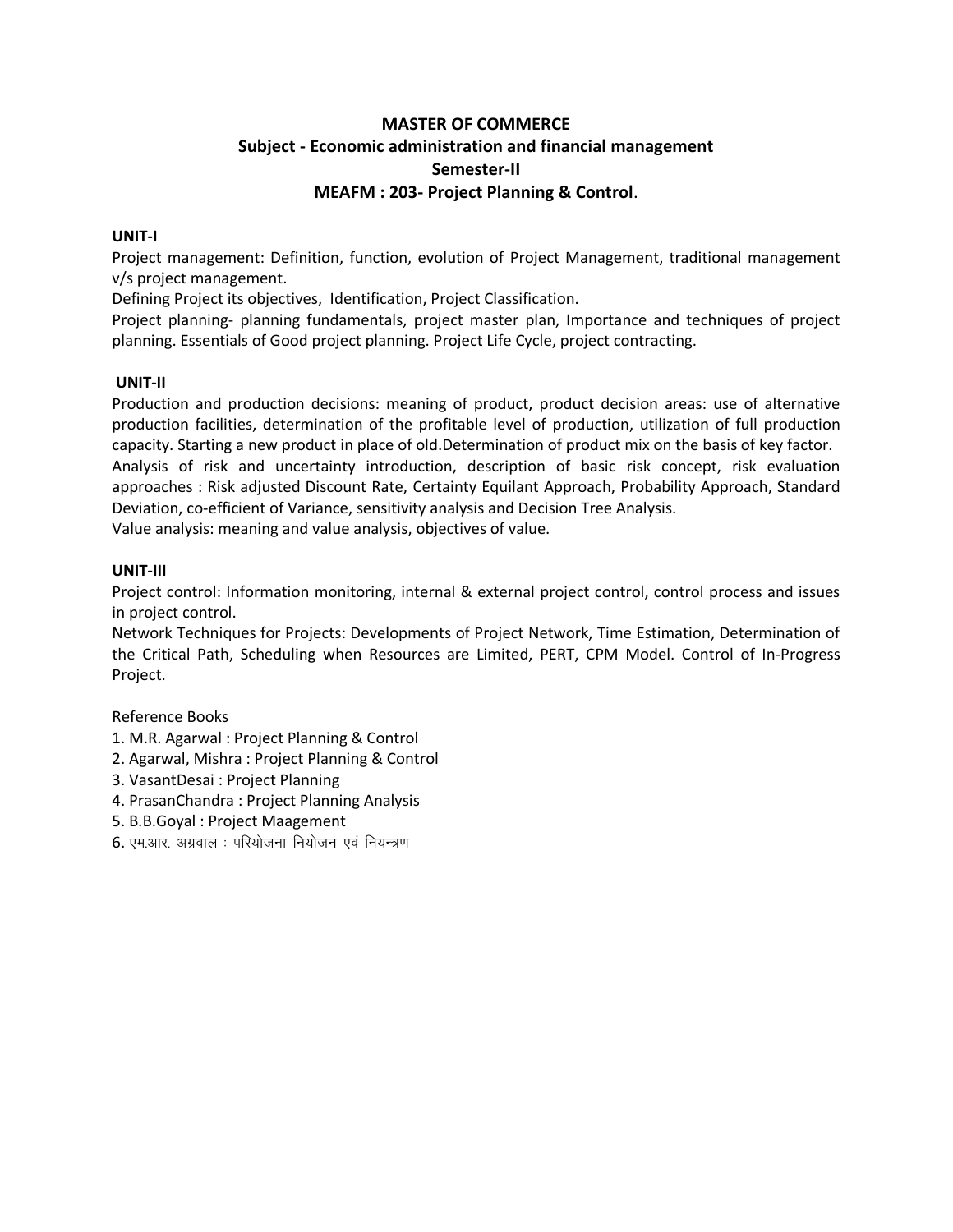## **MASTER OF COMMERCE Subject - Economic administration and financial management Semester-II MEAFM : 204 - Financial System in India**

#### **UNIT-I**

Concept of Financial System; Significances andOrganization.Economic Development and Financial System.Liberalization of the Indian Financial System.

Money Market: Emerging Structure of Indian Money Market; Instruments of Money

Market; Money Mutual Funds – An Overview and RBI's Regulatory Guidelines.

Commercial Banks – Role in Industrial Finance and Working Capital Finance.Analysis of Assets and Liabilitiesof Scheduled Commercial Banks.

#### **UNIT-II**

Capital Market: Concept, Structure and Functions of Capital Market; Primary Market-

Instruments of Issue and Methods of Flotation; Secondary Market – Concept, Market Players, Trading System and Settlement.

Institutional Structure – Indian Financial Institution: Development Banks- IFCI,

ICICI, SFCs and IDBI: Investment Institution –UTI and other Mutual Funds; Insurance Organization- Life Insurance Corporation of India.

#### **UNIT-III**

International Financial Institutions: Organization, Management;

Functions and working of International Financial Institutions-International Monetary Fund(IMF), International Banks of Reconstructions and Development (IBRD). International Development Agency (IDF), and Asian Development Banks (ADB).

- 1. Varshney, D.K. Mittal : Indian Financial System
- 2. Pathak : The Indian Financial System
- 3. Siddaiah : Financial Services
- 4. मिश्र, पूरी : भारतीय अर्थव्यवस्था
- 5. ए.एन. अग्रवाल : भारतीय अर्थव्यवस्था
- 6. रूद्रदत्त, सुन्दरम: भारतीय अर्थव्यवस्था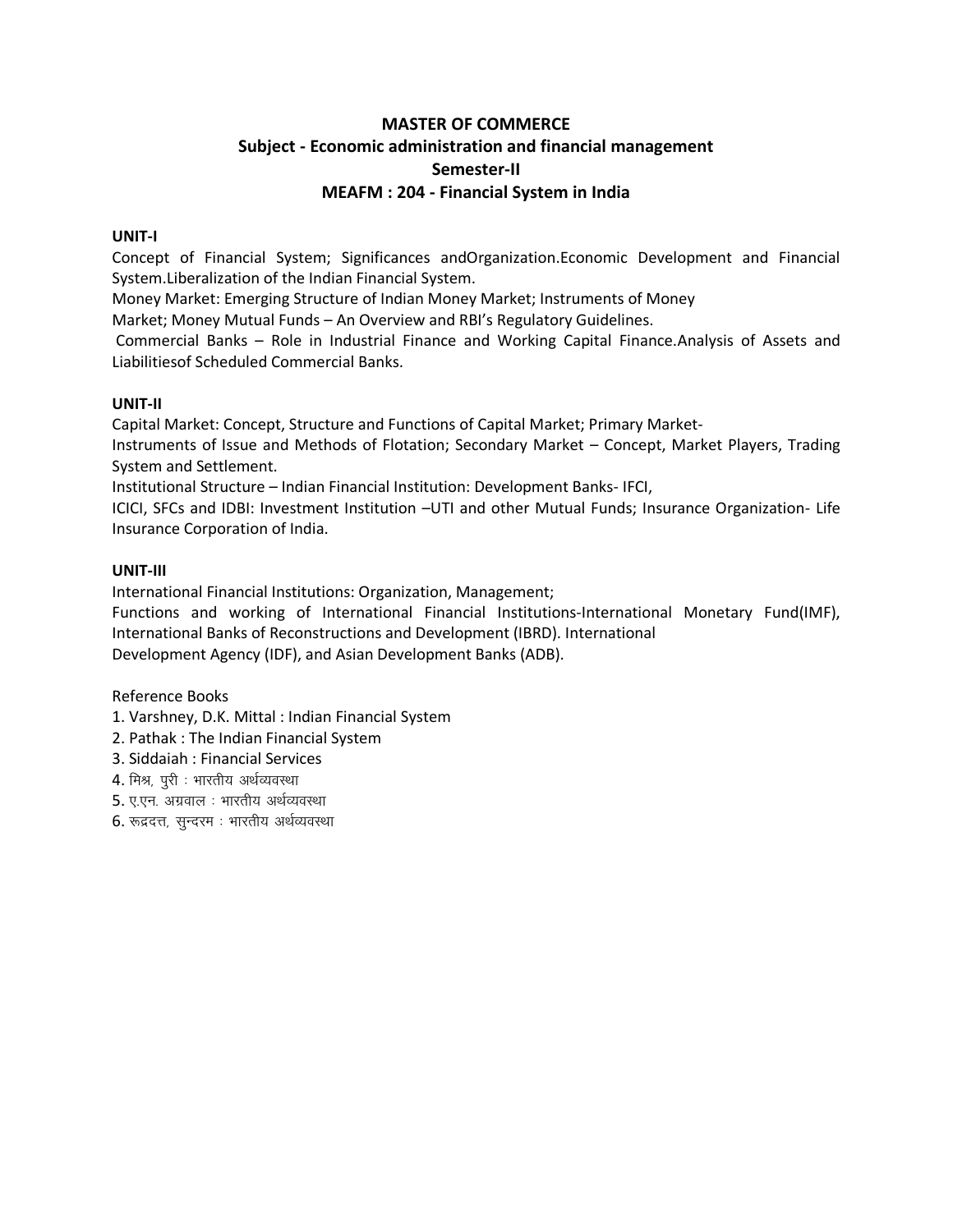## **MASTER OF COMMERCE** Subject - Economic administration and financial management **SEMESTER-III** MEAFM. 301 - Indian Economy

#### UNIT-I

Economic growth, development and underdevelopment Colonialism and underdevelopment of the Indian economy Nature of the Indian economy, Natural resources, Infrastructure, Labour force and occupational patterns, Employment and unemployment in India, Poverty in India.

#### UNIT-II

Indian agriculture: Role, Nature and cropping pattern Issues in Indian agriculture policy and rural development Land reforms, Agriculture inputs and Green revolution, Agriculture finance and marketing, Agricluture prices and agriculture price policy, Agriculture subsidies and food security in India.

#### UNIT-III

Industrial pattern and the plans, small-scale and cottage industry, Industrial performance and problems, Public sector and private sector in the Indian economy, Industrial sickness, Industrial finance, New industrial policy, Service sector in Indian economy.

Reference books:

1.Indian economy: Mishra - Puri

- 2. Indian economy: Gaurav dutt, Ashwini Mahajan
- 3. Indian economy: A N Agarwal
- 4. R.C. Agarwal: Economics of Development and Planning
- 5. मिश्र, पुरी : भारतीय अर्थव्यवस्था
- 6. ए.एन. अग्रवाल : भारतीय अर्थव्यवस्था
- 7. रूद्रदत्त, सुन्दरम: भारतीय अर्थव्यवस्था
- 8. ए.पी. सिंह : आर्थिक विकास एवनियोजन
- 9. बी.एल. माथूर : आर्थिक नीति एवंप्रशासन
- $10.$  पी.एन. गौतम: वित्त प्रशासन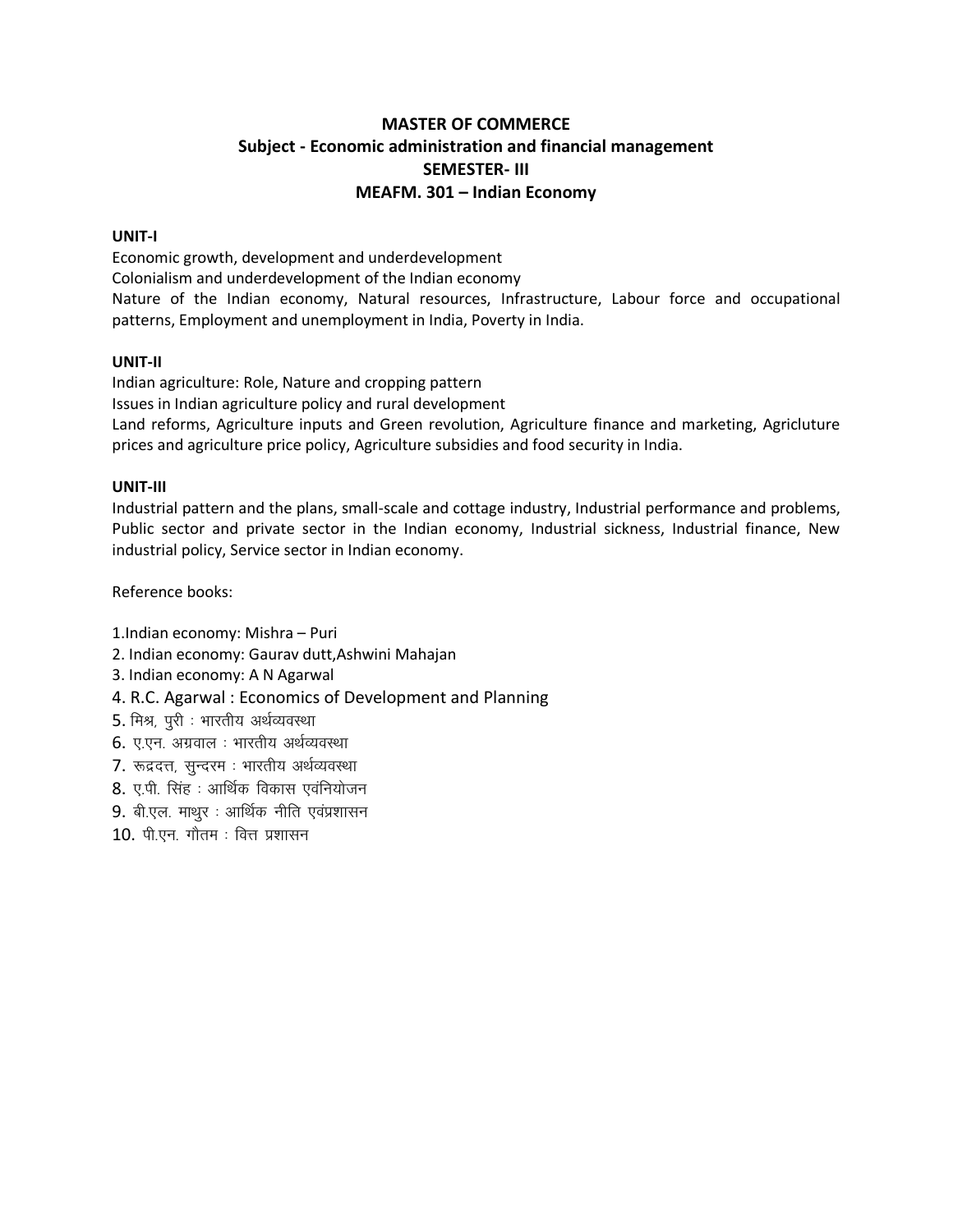#### **MASTER OF COMMERCE Subject - Economic administration and financial management SEMESTER- III MEAFM 302 - Indian Banking System**

#### **UNIT-I**

#### **Structure and Role of Indian Banking System**

Structure of Indian Banking System Central bank - Commercial banks .Cooperative banks – Regional Rural Banks-Local Area Banks: Difference between scheduled and non scheduled bank, Role of banking system in the economic growth and development

#### **Private sector banks & nationalized banks**

Private sector banks in India: Their progress and performance after 1969.Foreign banks in India: Their progress and performance, Regulation Regulation of Foreign banks in India Social control over banks, Nationalisation of banks - Arguments for and against nationalisation, Objectives of nationalisation, Progress of nationalized banks pertaining to branch expansion, deposit mobilization, credit development and priority sector lending: Lead Bank Scheme

#### **UNIT-II**

#### **State Bank of India & Reserve Bank of India (RBI)**

State Bank of India, Role of State Bank of India : As an agent of the RBI, as a commercial bank, its role in industrial finance, in foreign exchange business, in agricultural finance and rural development, and in assisting weaker sections of the Society, Progress and Performance of SBI.

Evolution of the Reserve Bank of India, Organization and Management of the RBI

Functions of the RBI: Issue and Management of currency, Banker to the Government, Bankers' bank: lender of the last resort, central clearance, supervision of banking system, controller of credit-Qualitative and Quantitative methods of credit control, Custodian of foreign exchange reserves, Collections and furnishing of credit information Agricultural finance, Export finance, Industrial finance

#### **UNIT-III**

#### **Banking Sector Reforms**

Rationale and objectives of reforms, Problems of nationalized banks, Recommendations of the Narasimham Committee (I) Reforms of the committee pertaining to-CRR (Cash Reserve Ratio),SLR (Statutory Liquidity Ratio), Interest rate structure, Directed credit programme, Income recognition, Asset classification, Capital adequacy norms Provisioning,

Management of Non Performing Assets (NPAs), Recommendations of the Narasimham Committee (II) Consolidation of banking system, Directed credit programme,

Redefining of the NPAs Revision in the Capital Adequacy

- 1. TrivediDashora : Indian Banking System
- 2. S.B. Verma : Indian Financial System
- 3. S.K. Mathur : Banking Law & Practice
- 4. Suresh : Management of Banking & Financial Services
- 5. Parameswaran&b S. Natarajan : Indian Banking
- 6. O.P. Agarwal : Modern Banking of India
- 7. Gordon Natrajan : Banking in India
- 8. Gordon Natrajan : Banking, Theory, Law & Practice
- $9.$  बी.एल. ओझा: बैंकिंग एवं वित्तीय प्रणाली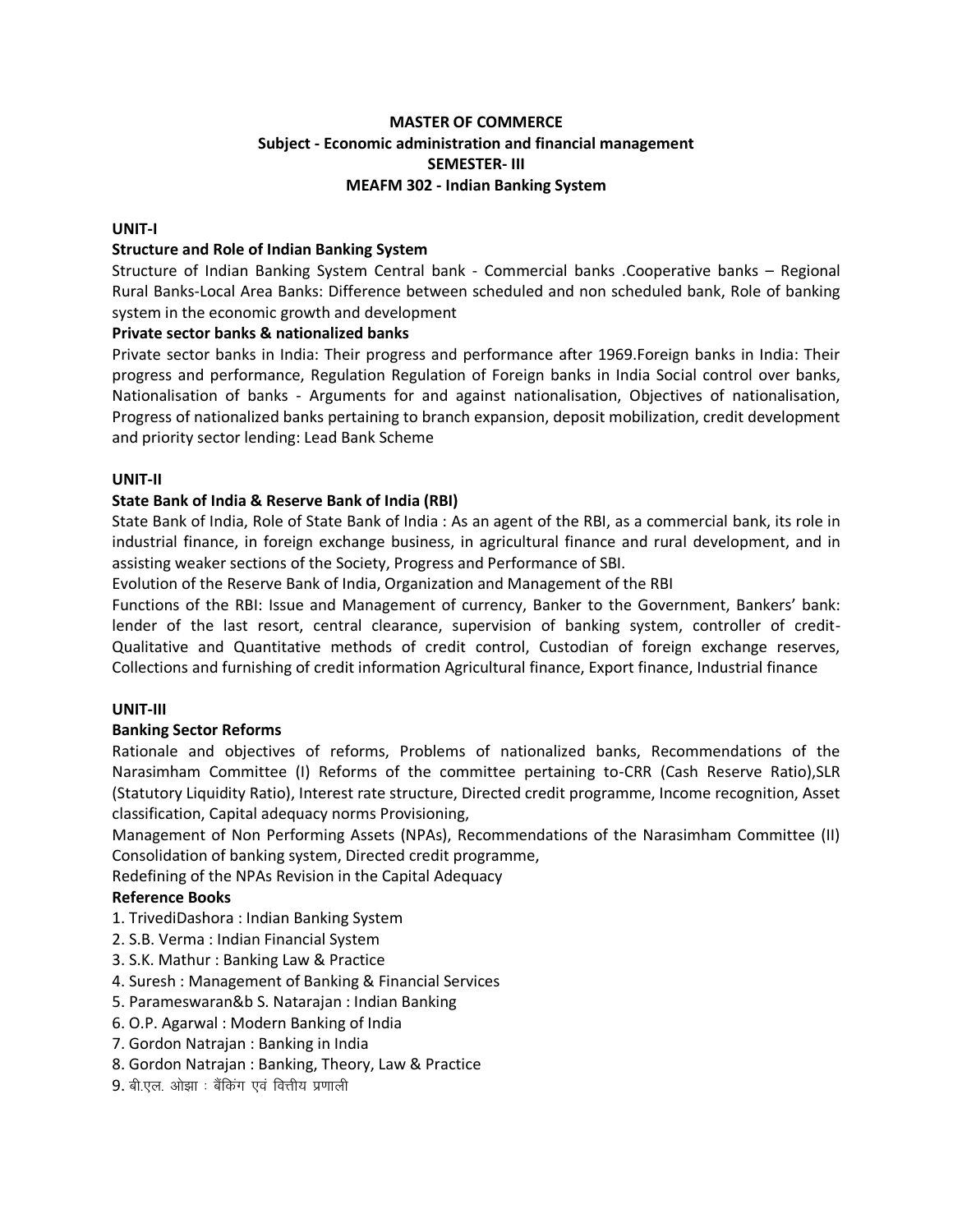## **MASTER OF COMMERCE** Subject - Economic administration and financial management **SEMESTER-III MEAFM 303 - International Banking**

#### UNIT-I

Preliminary Introduction to International Trade Theories, (Comparative Cost Theory and Modern Theory) Terms of Trade Balance of Trade V/s Balance of payments, Causes of disequilibrium and their remedial measures.

#### UNIT-II

A detailed study of International Monetary and regional financial institution. The I.M.F., World Bank and its affiliates. The Asian Development Bank. The Central Bank of London, New York , United states of America, Features and Characteristics Off Shore banking.

#### UNIT-III

Documentary Credit (L.Cs.), Euro-Currency Market: Extent, Significance and Operation, Free Trade Zones. Foreign Exchange Rate Mechanism: Fixed and Flexible.

Trade Restrictions: Tariffs and non tariffs, Quota.

- 1. S.K. Mathur: International Trade & Finance
- 2. Rakesh Mohan Joshi: International Business
- 3. R. Sharma: International Economics
- 4. टी.एन. माथुर, ममता जैन : अन्तर्राष्ट्रीय बैंकिंग
- 5. एच.एस. अग्रवाल, सी.एस. बरला : अन्तर्राष्ट्रीय अर्थशास्त्र
- 6. जे.के. टण्डन: अन्तर्राष्ट्रीय व्यापार एवं वित्त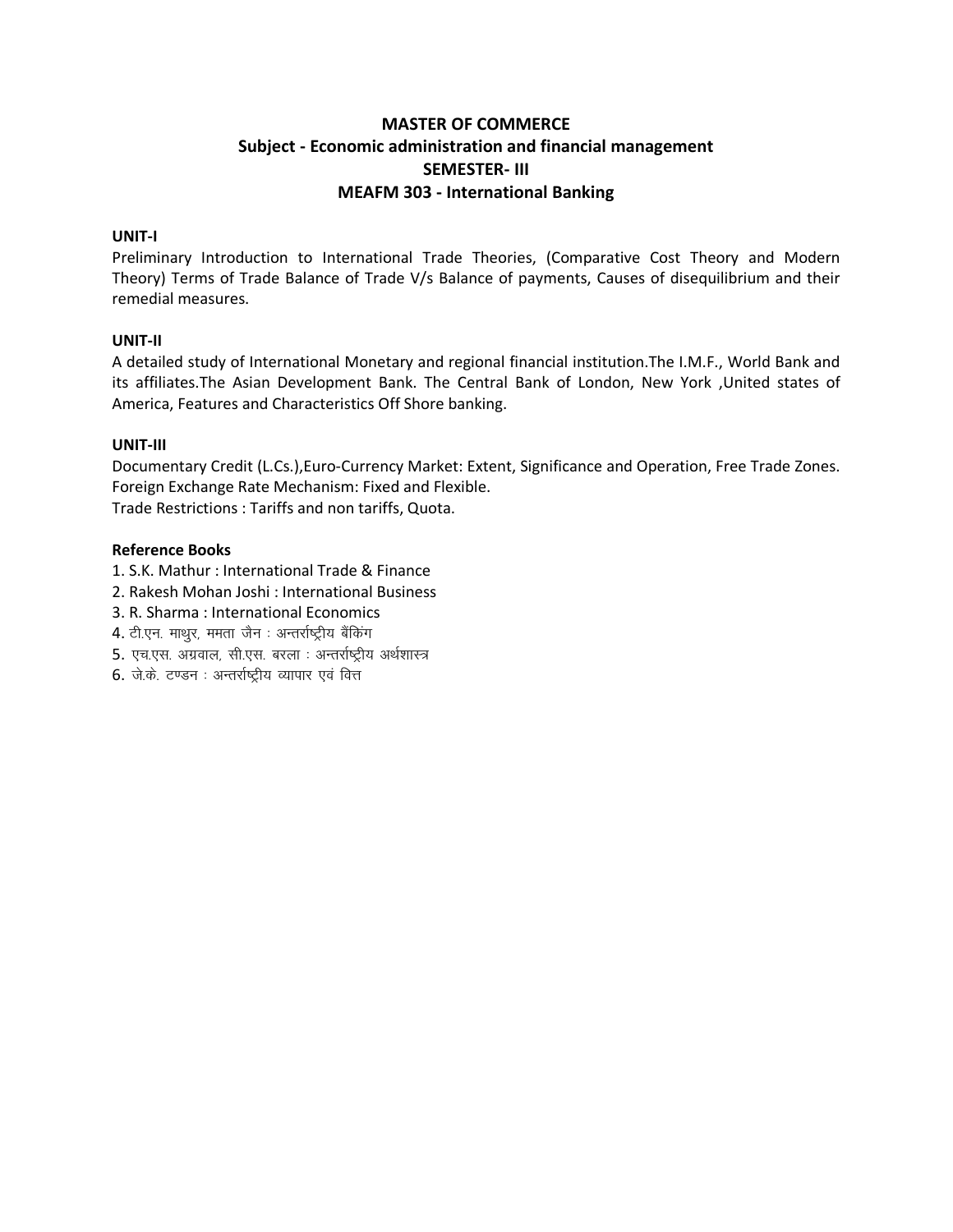## **MASTER OF COMMERCE Subject - Economic administration and financial management SEMESTER- III MEAFM 304- Research Methodology and Statistics**

#### **UNIT-I**

Research: Definition, nature and scope, Types of Research, criteria of good research. Methods and techniques of Research

#### **UNIT II**

Research Process: Problem Selection and Formulation: Formulation of Hypothesis; Types of Research Designs; Sampling Techniques; Preparing a Research Design.

Sources of Data Collection; Tools of Data Collection; Data Analysis;

#### **UNIT III**

Statistical Techniques: Measures of Central Tendency; Mean, Median and Mode; Measures of Dispersion: Range, Mean Deviation, Standard Deviation; Correlation.

Regression; Chi-square Test; 'T' test; Scaling Techniques; Index Numbers. Reporting research.

#### **Reference Books**

1. Krishnaswami, O.R., Methodology of Research in Social Sciences, Himalaya Publishing House, Mumbai, 2010.

2. Kothari, C.R., Research Methodology – Methods and Techniques, Wishwa Prakashan, New Delhi, 1998.

3. Young P.V., Scientific Social Surveys and Research, Prentice Hall of India Pvt. Ltd., New Delhi.

4. Goode and Hatt, Social Research Method.

5. Wilkinson and Bhandarkar, Methodology and Techniques of Social Research, Himalaya Publishing House, Mumbai.

6. Mohsin, S.M., Research Methods in Behavioural Sciences, Orient Longman, Hyderabad.

7. Punch, Keith F., Introduction to Social Research – Quantitative and Qualitative Approaches, Sage Publications, New Delhi.

8. Dooley, David, Social Research Methods, Eastern Economy Series, New Delhi.

9. Lazars. Field, Social Research Methodology.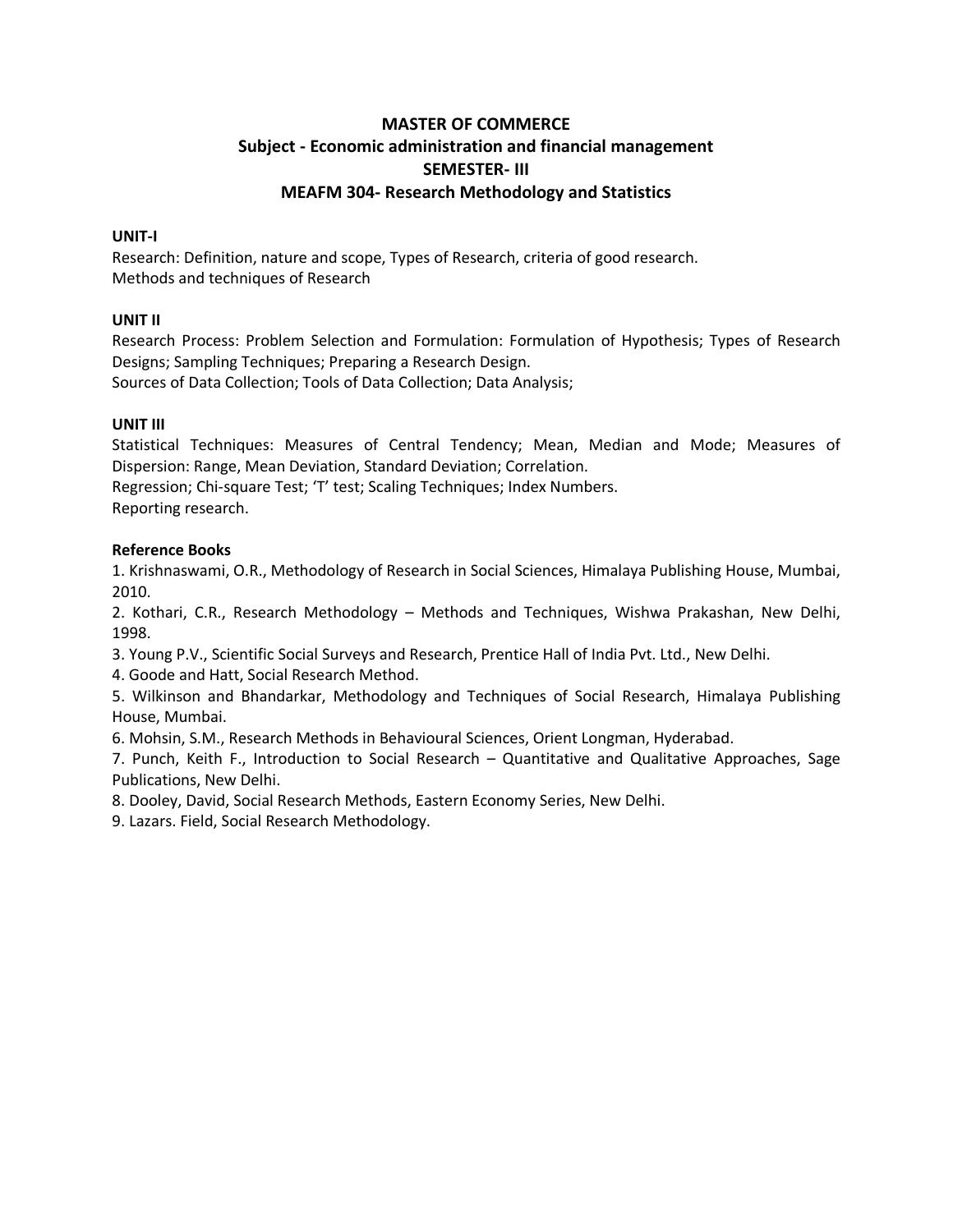## **MASTER OF COMMERCE Subject - Economic administration and financial management SEMESTER - IV MEAFM 401 - Co-operative Sector Management**

#### **UNIT-I**

Concept of Co-operative Management. Principles of Co-operation, Integration of the two in Cooperatives-Reference of Management functions in Co-operation Professionalization of Co-operative Management-its merit and demerits, Limitation of Professional Management in Co-operative Institutions. Government Control over Co-operatives: Legal and Administrative.

#### **UNIT-II**

Organization Structure of Co-operatives. Organization Chart for Short term Medium term and Long term Credit Institutions. Management of Co-operative Banks Leadership in Cooperatives. Characteristics of a good Leadership in Co-operative Sector. Federal Structure of Co-operative Organization-Control Over Co-operatives, Audit and Co-operative Supervision.

#### **UNIT-III**

Co-operative Training- Needs and Importance in Modern era.Role of National Co-operative Union of India in the Co-operative training system.Difference between Co-operative education and cooperative training.case study on RAJFED, IFCCO and Cooperative dairy federation.

- 1. V. Sharda : The Theory of Co-operation
- 2. G.S. Kamat : New Dimensions of Co-operative Management
- 3. B.S. Mathur : Co-operation in India
- 4. R.B. Tyagi : Recent Trends in Co-operative Movement in India
- 5. Indian Co-Operative Review, New Delhi
- 6. The Co-operator NCUI, New Delhi
- 7. Bulletines of International Co-operative Alliance
- 8. बी.पी. गुप्ता : सहकारिता के सिद्धान्त
- $9.$  गुप्ता, स्वामी : ग्रामीण विकास एवं सहकारिता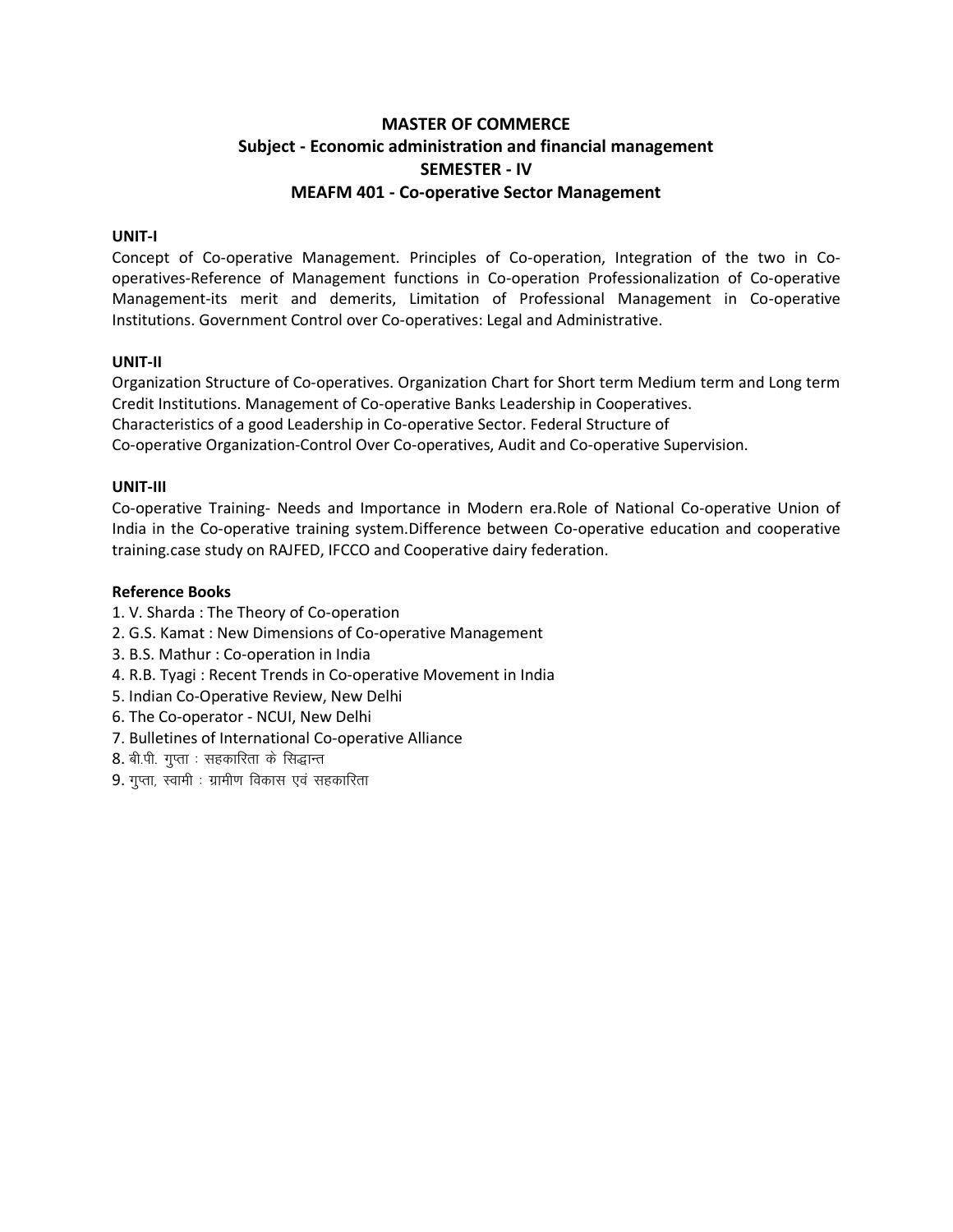## **MASTER OF COMMERCE Subject - Economic administration and financial management SEMESTER - IV MEAFM 402 – Bank Management**

#### **UNIT-I**

Introduction of Banking: Meaning and Definition of Banking: Features of Banking: Classification of Banks, Indian Financial Market and Commercial Banks: Management of Commercial Bank: Board of Director: Organisational set-up of Commercial Banks in India: Profitability of Commercial Banks in India. Central banking System: Definition of Central Bank: Management and Organisation of RBI, Functions of RBI, Supervisory norms for Banks.

#### **UNIT-II**

Banking Business: Employment of Funds: Loans and Advances- Meaning and Concept, Types of Loans: Cash, Credit, Overdraft, Term Loans, Mechanism of Operation of Loan Account, Management of Loans and Advances; Legal Aspect of Loans and Advances, Primary and Collateral Securities, Modes of Creating Charges on Securities, Bank guarantee, Letter of Credit.

#### **UNIT-III**

Merchant Banking- Introduction, Concept, role of Merchant Bankers, Investment Banking, Venture Capital Funding, Factoring Services, Bank Assurance.

Non Performing Assets (NPA) Management, Prudential Norms, Capital Adequacy, Income Recognition and Assets Classification, Remedial and Corrective Measures in managing NPAs

- 1. ReetaSwami : Indian Banking System
- 2. R.H. Srivastava : Management of Indian Financial Institutions
- 3. Varshney : Banking Law and Practice
- 4. Paramerwaram&Natrajan : Indian Banking
- 5. VasantDesai : Central Banking &b Economics Development
- 6. R.B.I. Publication : Function & Working of RBI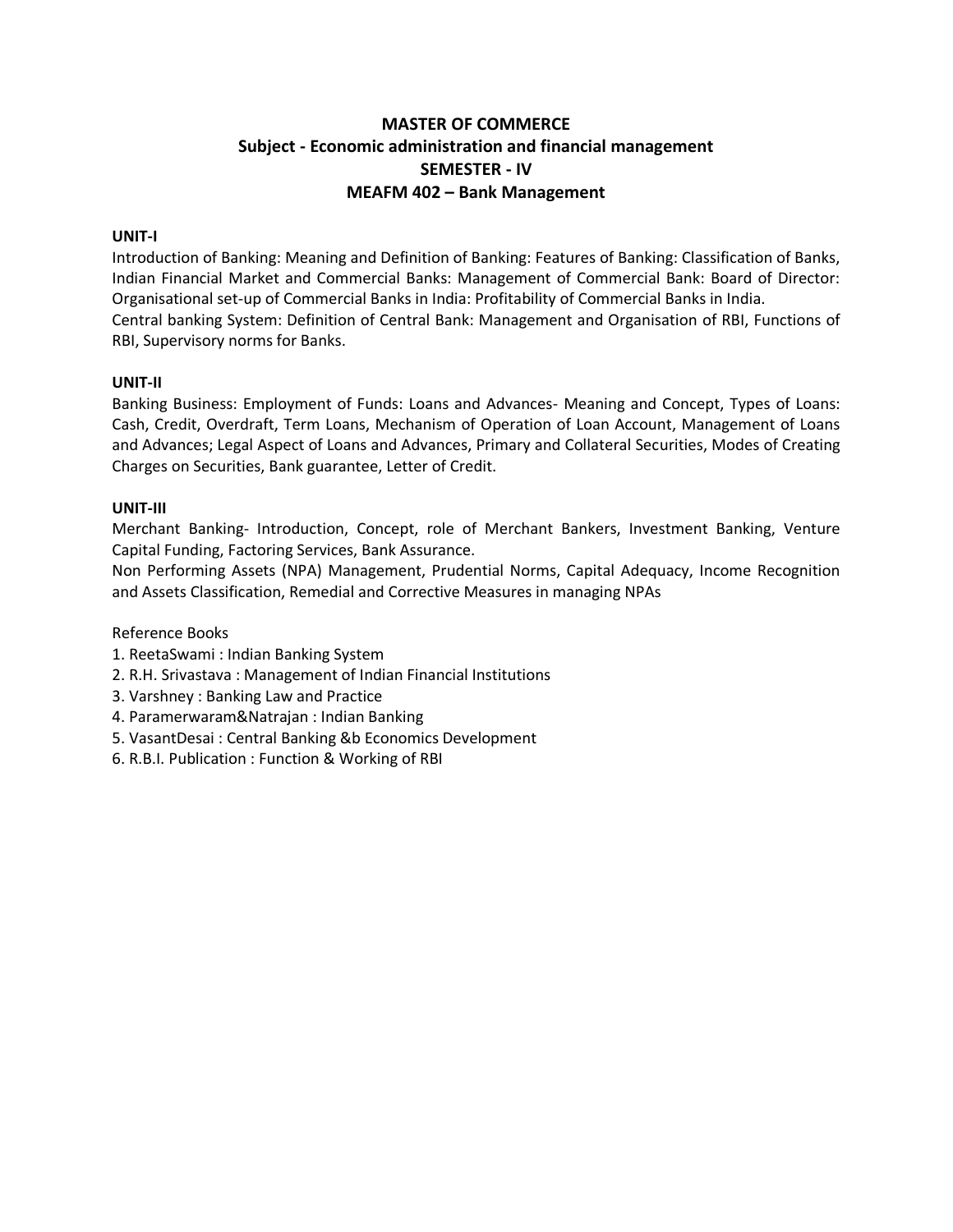## **MASTER OF COMMERCE Subject - Economic administration and financial management SEMESTER - IV MEAFM 403- Rural Development**

#### **UNIT-I**

Concept and Philosophy of Rural Development need & Important of Rural Development in the era of Liberalization. Basic characteristics of Rural Economy of India.Gandhian Model v/s Rural Development, Role of NGO's in Rural Development.

#### **UNIT-II**

Agencies for Rural Development at various levels. Panchayati Raj Institutions at village block level and district level. Constitution of Gram Panchayat, Panchayat Samiti & Zila Parishad. Role of Gram Panchayat in Rural Infrastructure Development. Rural Finance: Concept need and Importance. Main Sources of Rural Finance.Problem and prospects of Rural Finance in India.

#### **UNIT-III**

Rural Development Programmes : MGNREGA, Significance of MNREGA in Rural employment generation. Limitation in implementation of MNREGA need of Social audit in MNREGA need for rural infrastructure development.

Rural Marketing : Nature, characteristics and the potential of rural marketing in India

Agriculture price determination,

Role of self help groups, primary cooperative societies, MSME in Rural Development.

- 1. S.S. Yadav : Infrastructure to Rural Development
- 2. Gupta, Swami : Rural Development & Co-operation
- 3. B.S. Mathur : Co-operation in India
- 4. Agarwal, Mathur, Gupta : Co-operative Thought & Rural Development
- 5. VasantDesai : Rural Development
- 6. C.M. Choudhary : Rural Development
- $7.$  गुप्ता, स्वामी : ग्रामीण विकास एवं सहकारिता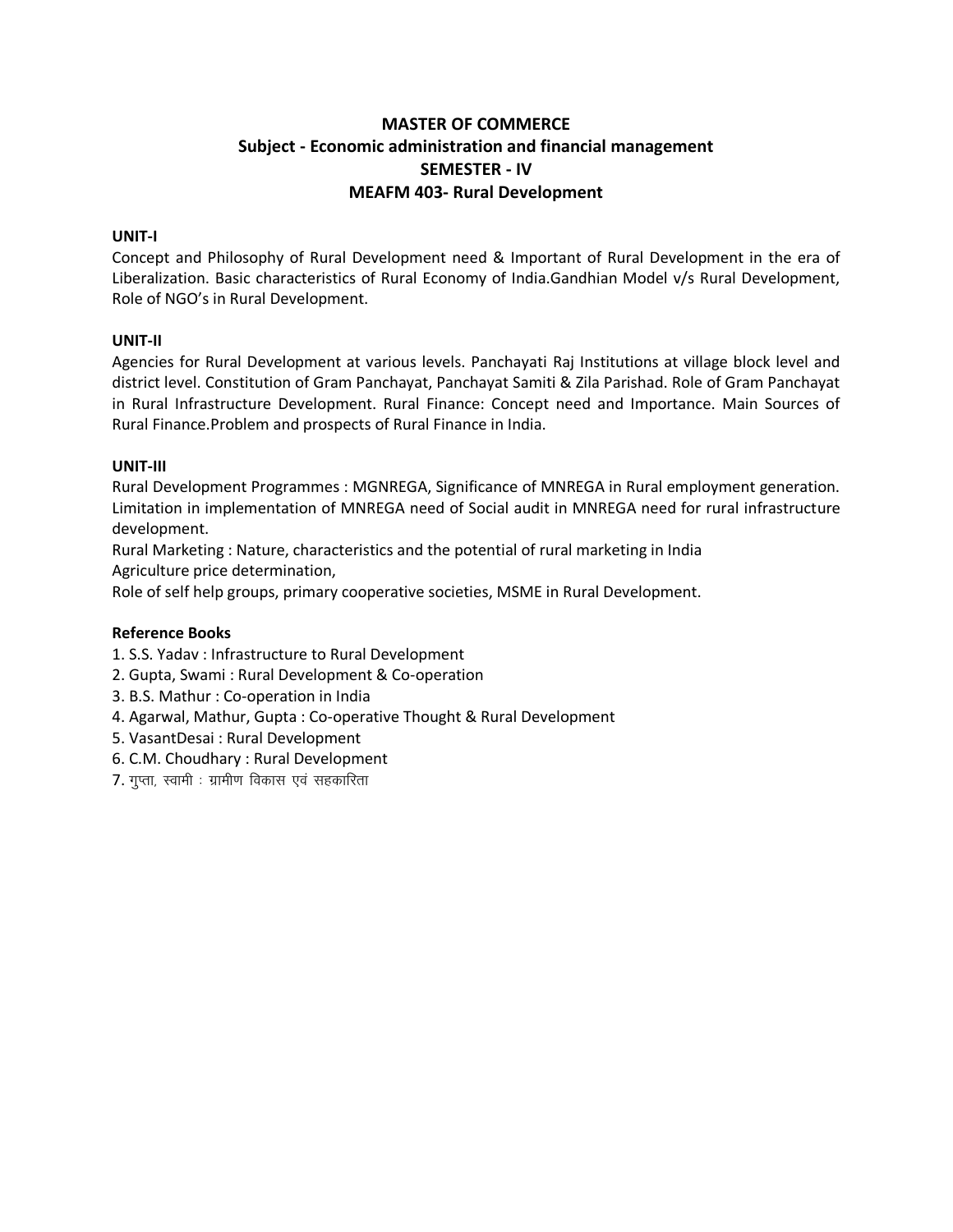## **MASTER OF COMMERCE Subject - Economic administration and financial management SEMESTER - IV MEAFM 404- Central Banking**

#### **UNIT-I**

Evolution of central banking Origin and evolution of central banking.

Need and rationale of central bank.Evolution of Reserve Bank of Indian (R.B.I.)

The Reserve Bank of India as currency authority and banker to Government

The Reserve Bank as currency authority: Issue of currency notes Asset backing for note- issue Distribution of currency chests Recent developments in currency management.

The Reserve Bank as banker to Government: Maintenance of Government accounts. Banker to the Central Government and the State Governments Management of public debt

#### **UNIT-II**

Regulation and supervision of Reserve Bank over Commercial banks. Regulation and supervision over commercial banks: Licensing of banks, Opening of new banks, Branch Licensing, Foreign banks Cash reserves and liquid assets Prudential norms, capital and reserves Control over methods of operation Para banking activities Control over management Annual accounts and audit Subsidiaries of commercial banks

#### **UNIT-III**

The conduct of central banking in open and market Oriented economies. Uncertainties and risk in integrated financial system, the new orientations in traditional functions ,the changing face of monetary policy management in open and market oriented economics, transmission mechanism of monetary policy, Non-banking financial companies (NBFCs) Regulatory framework for NBFCs: Measures for supervision over NBFCs.

- 1. Gordon &Natrajan : Banking in India
- 2. Gurusami : Indian Financial System
- 3. A.N. Agarwal : Indian Economy
- 4. Misra, Puri : Indian Economy
- 5. RuddarDutt, Sunderam : Indian Economy
- 6. ए.एन. अगव्राल : भारतीय अर्थव्यवस्था
- 7. मिश्र, पुरी : भारतीय अर्थव्यवस्था
- 8. रूद्रदत्त सुन्दरम् : भारतीय अर्थव्यवस्था